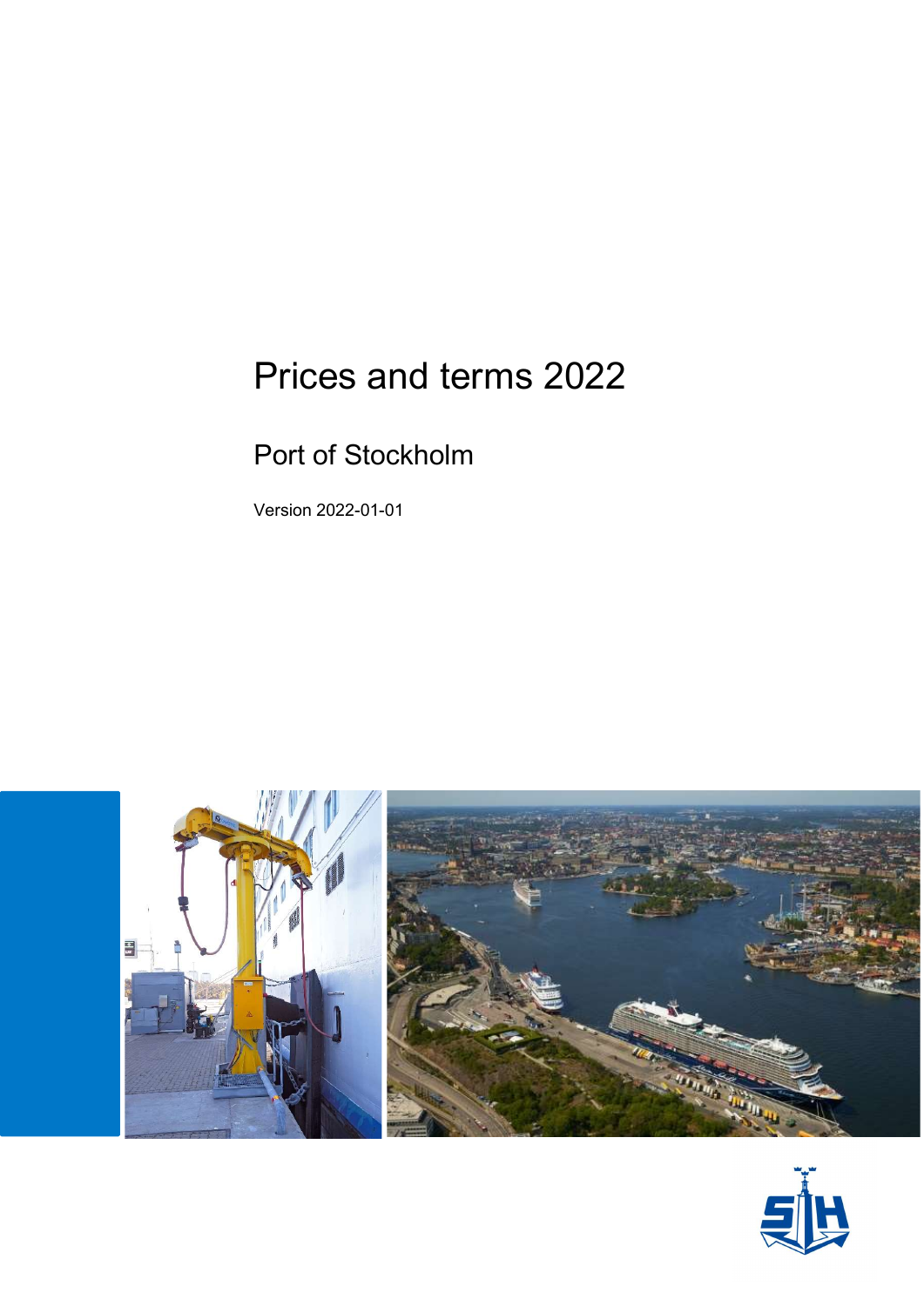# **CONTENTS**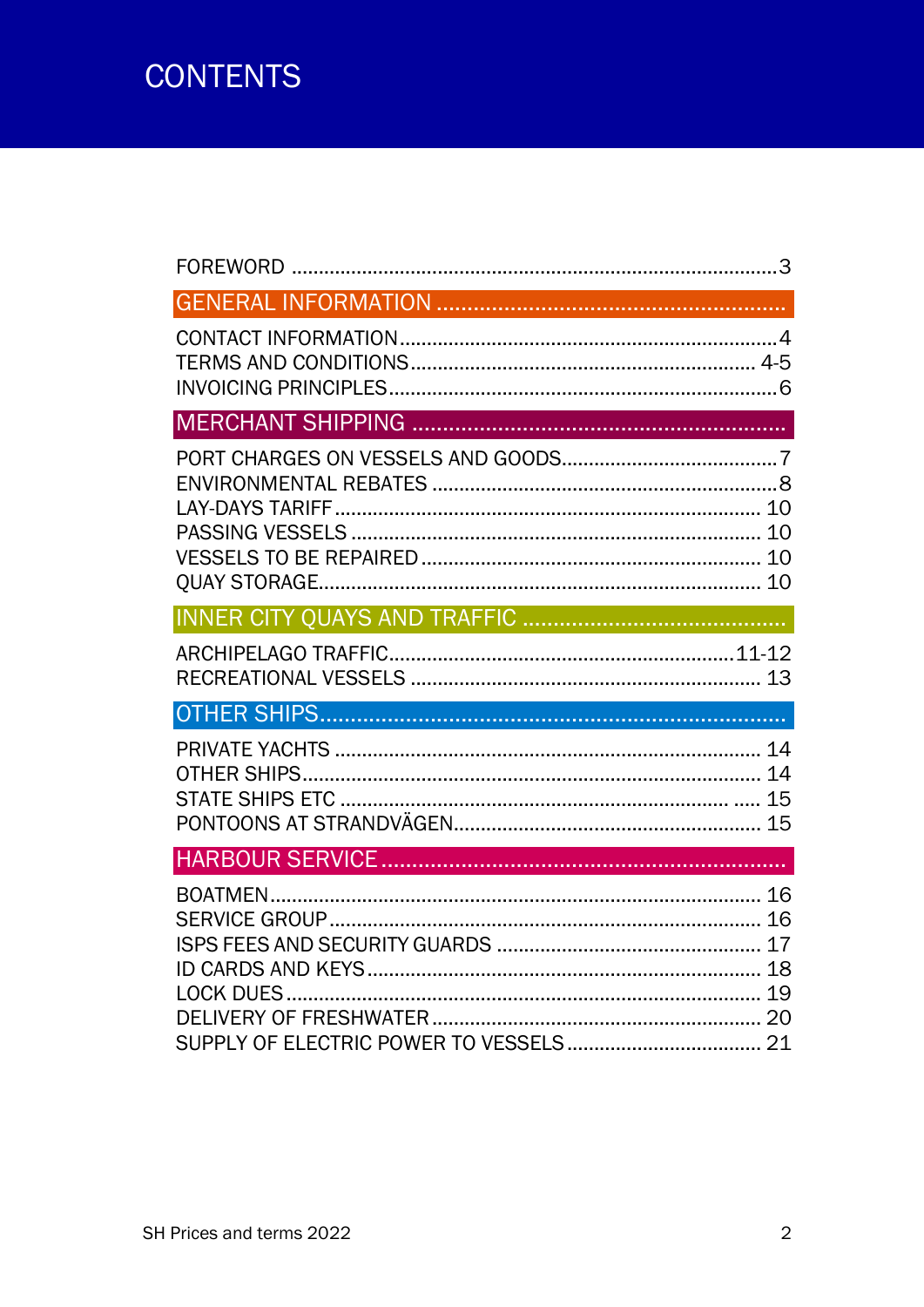

## COLLABORATION DURING THE PANDEMIC CREATED GOOD PRECONDITIONS FOR SHIPPING IN THE STOCKHOLM REGION

The past two years have been unlike anything we have previously experienced. Everyone in shipping has been impacted by the pandemic in one way or another. This has both been challenging and has brought us closer together.

The way we have worked together is something I want to highlight. Thanks to good, close dialogue with you, our customers, both about long-term strategies and rapid changes of operative procedures, we have together created the best possible preconditions for sustainable transport in the Baltic Sea and the Stockholm Region.

Many thanks for such good collaboration on a daily basis, throughout the pandemic, and our mutual belief in the positive future development of shipping.

#### Yours sincerely



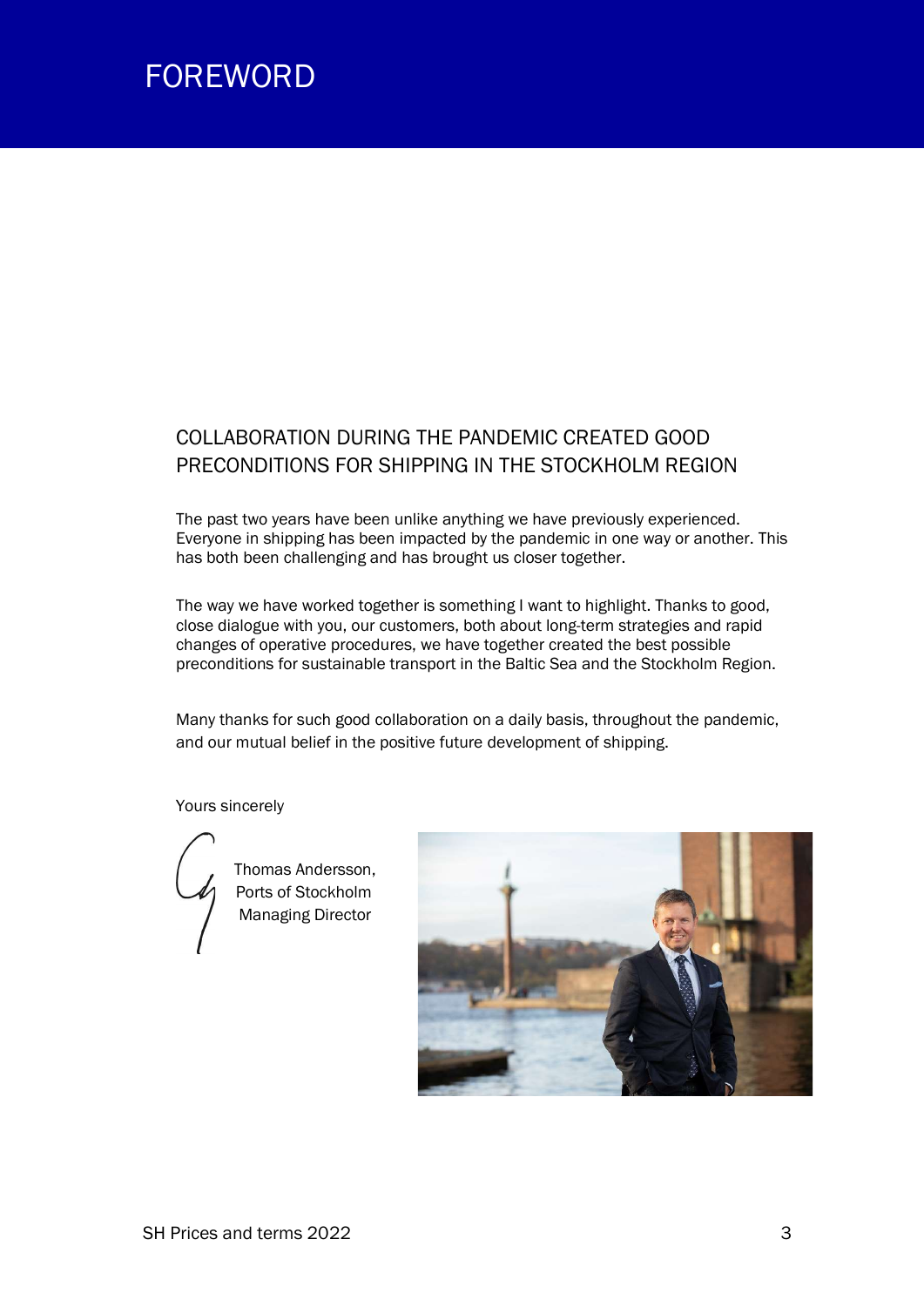# GENERAL INFORMATION



### CONTACT

BTC Peter Widell Tel +46 (0)8-670 28 10

Nicklas Ebersson **Archipelago traffic - Archipelago traffic** Tel +46 (0)8-670 26 73 - Tel +46 (0)8-670 26 73 Mobile +46 (0)70-770 26 73 - Yachts etc.

E-mail: nicklas.ebersson@portsofstockholm.com www.portsofstockholm.com/stockholm/berths/

INTERNATIONAL CRUISE TRAFFIC **CONTROLL CONTROL** OTHER QUESTIONS Stefan Scheja Bengt Ohlsson Tel +46 (0)8-670 28 13 Tel +46 (0)8-670 27 61 Mobile +46 (0)70-770 28 13 Mobile +46 (0)70-770 27 61

E-mail: stefan.scheja@portsofstockholm.com E-mail: bengt.ohlsson@portsofstockholm.com

PORT AND TRAFFIC CONTROL **Example 20 SEASON TICKETS AT OUR LOCKS** 

E-mail: btc@portsofstockholm.com E-mail: slusskort@portsofstockholm.com

FERRIES- AND CARGO **INNER CITY QUAYS AND TRAFFIC** 

- 
- 
- 

## GENERAL TERMS AND CONDITIONS

Ports of Stockholm has operations in Kapellskär, Stockholm and Nynäshamn and annually issues 5 price lists;

- Price List for International Cruise Liners (in accordance with Swedish Maritime Administration regulations, SJÖFS 2019:3, 8 §)
- Price List for the Port of Kapellskär
- Price List for the Port of Stockholm
- Price List for the Port of Nynäshamn
- Price List for the Port of Stockholm Norvik

All prices stated are valid from 1 January until further notice, however at the latest until 31 December in the year of issue. Ports of Stockholm reserves the right to revise price lists at any time, and current price lists are always available on Ports of Stockholm's website, http://www.portsofstockholm.com.

According to Swedish Maritime Administration regulations (SJÖFS 2013:4) the Port of Stockholm, Port of Kapellskär and Port of Nynäshamn are classed as public ports. In accordance with Swedish Law (1981:655) governing certain tariffs at public ports, Ports of Stockholm has the right to charge dues if quays, jetties or similar facilities within the port area that belong to the port owner have been called at or utilised.

Harbour dues, according to a fixed rate as set out in this price list, or according to special agreements, are payable for vessels calling at or leaving public port areas and for goods, passengers and vehicles accompanying these vessels.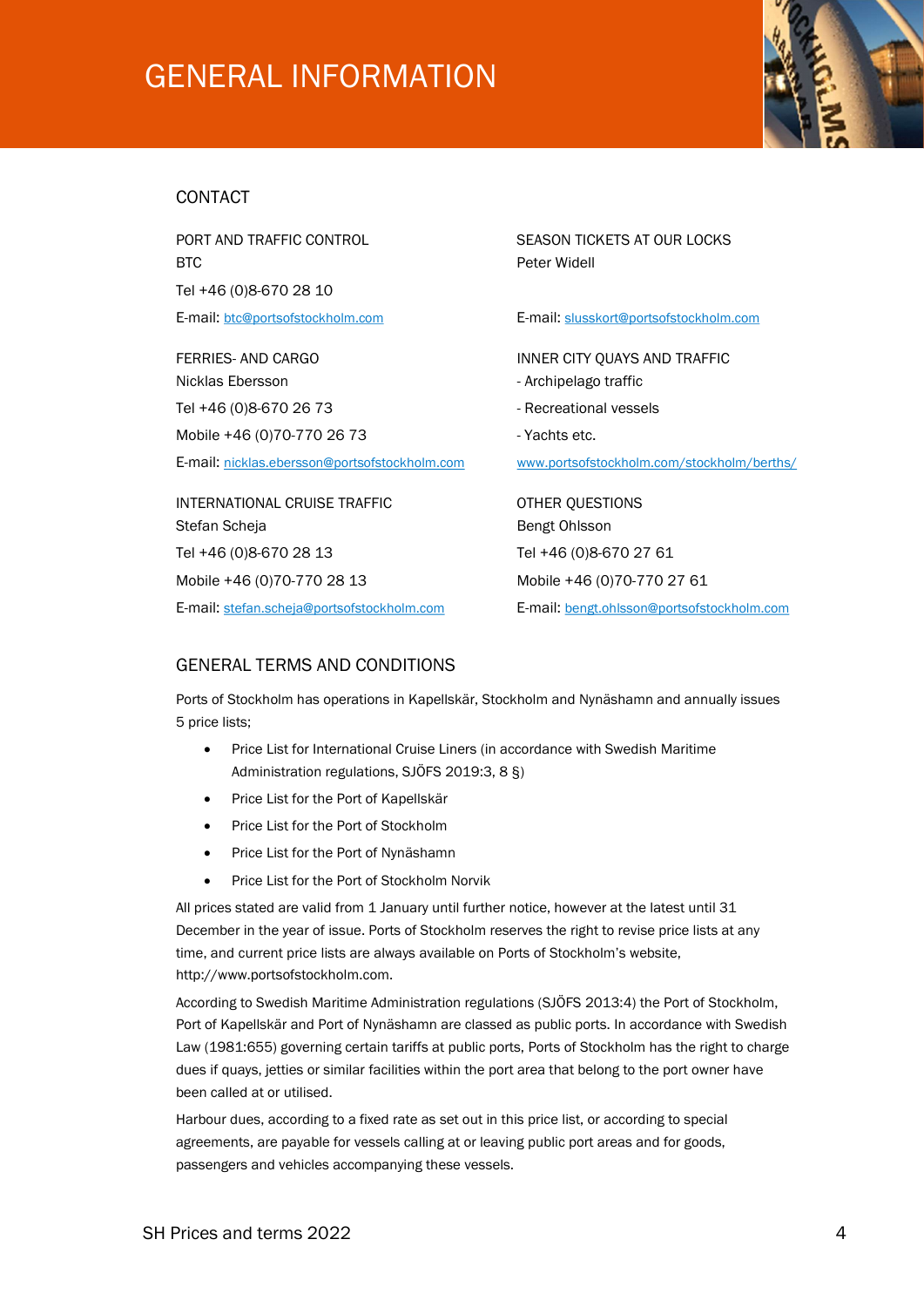## GENERAL INFORMATION

For comprehensive details of terms and conditions please refer to Ports of Stockholm's Port Regulations and Ordinance information, which is available on Ports of Stockholm's website, http://www.portsofstockholm.com.

Invoicing of harbour dues according to this price list occurs after the vessel's application, which the vessel's master, ship owner or representative for any of these shall submit in accordance with Ports of Stockholm's Port Regulations and Ordinance instructions.

When the vessel is exempt from the obligation of submitting a vessel application, the vessel's master shall submit to Ports of Stockholm the data necessary to establish the amount of the harbour dues. Special regulations apply to vessels with permanently allocated berths. Information about the goods loaded or unloaded shall be submitted to Ports of Stockholm four (4) days at the latest after the completed loading or unloading. Ports of Stockholm is entitled to demand provision of any information necessary to satisfy the requirements of Swedish Authorities, or information necessary to establish the amount of harbour dues, or to satisfy other needs of Ports of Stockholm for information, such as to facilitate logistics planning.

Harbour dues charged according to GT (Gross Tonnage) are based on GT in accordance with Lloyd's Register (1969 measurement regulations), or alternatively the submitted Tonnage Certificate.

Harbour dues charged by the day are based on a time period beginning and ending 00:00 – 24.00, unless otherwise stated.

In the event that Swedish Authorities decree that special tariff provisions shall be levied for the vessels of specific nations or for specific types of vessels, these provisions will apply unreservedly.

Ports of Stockholm's port facilities are approved by the Swedish Transport Agency as compliant with maritime and port security legislation. This means that various types of security measures are implemented depending on the prevailing security threat level. Ports of Stockholm may agree specific contracts with shipping companies/other companies using the port facilities regarding security measures for security threat level 1, and how such measures shall be financed. For elevated security threat levels, Ports of Stockholm may implement additional security fees, based on the actual costs incurred due to the elevated security protection measures. Shipping companies operating year-round scheduled services must agree a specific contract with Ports of Stockholm regarding maritime and port security.

Ports of Stockholm is a member of the Ports of Sweden organisation and implements Ports of Sweden General Conditions 1989 for terminal operations.

This price list is issued in Swedish with an English translation. In the event of inconsistencies between the Swedish and English versions, the Swedish version shall prevail.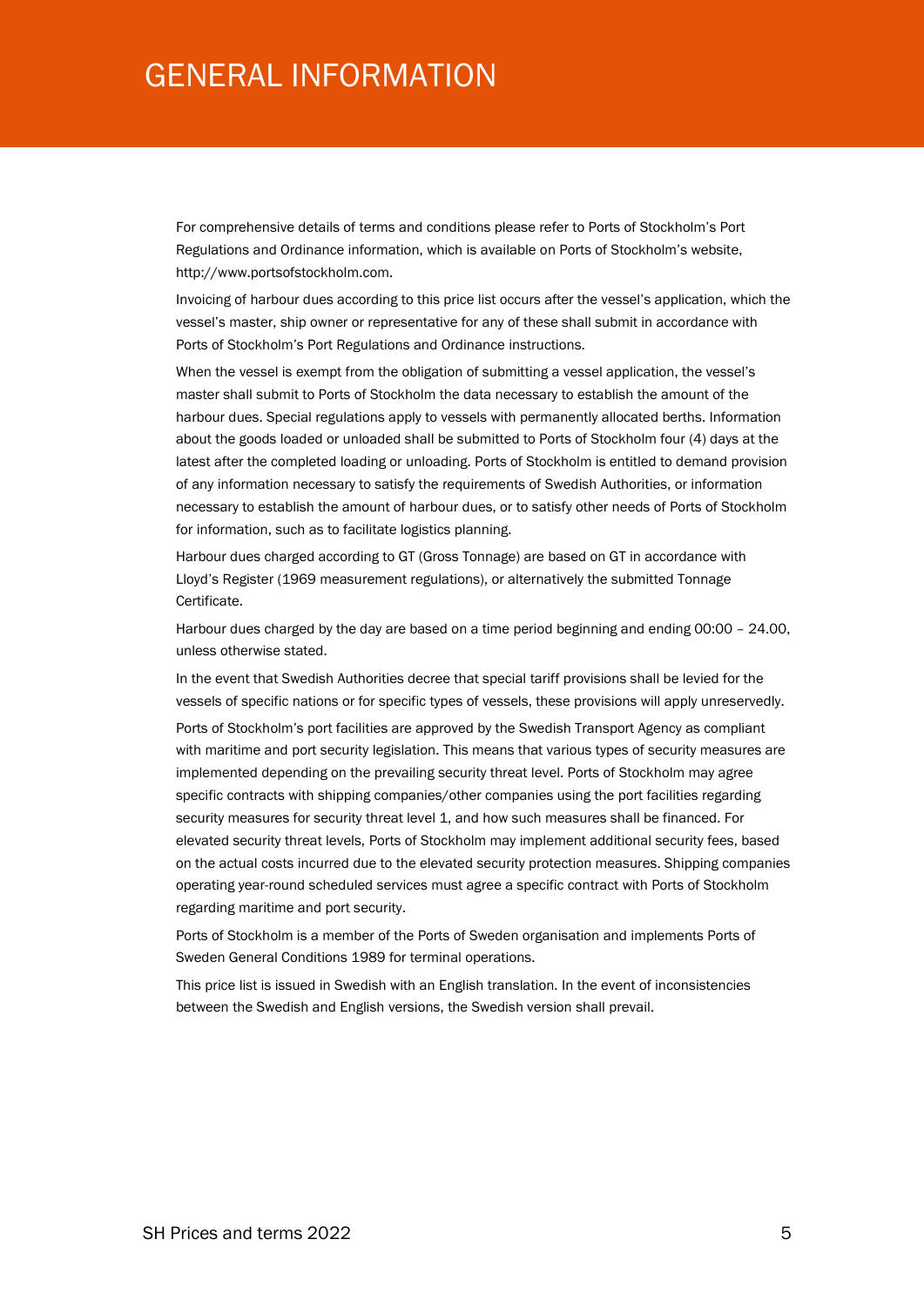# GENERAL INFORMATION

### INVOICING PRINCIPLES

The invoiced amount is rounded-up to the nearest whole Swedish Crown (SEK).

Invoiced amounts must be paid to Ports of Stockholm 20 days at the latest after the date of invoice, unless otherwise agreed. In the event of late payment, a statutory interest rate will be debited in accordance with Swedish Law (SFS 1975:635). A remuneration fee for issuing a written reminder will be debited in each instance in accordance with Swedish legislation governing the remuneration of collection expenses (SFS 1981:739).

VAT will be added on all charges in accordance with Swedish law, unless the business or the vessel is exempt from VAT or it is otherwise stated that the prices include VAT.

Requirements for advance payment may apply.

As part of Ports of Stockholm's efforts to minimise environmental effects, invoices may be issued by email. Please send your company name, customer number and email address to debitering@stockholmshamnar.se. Invoices will then be sent to the stated email address.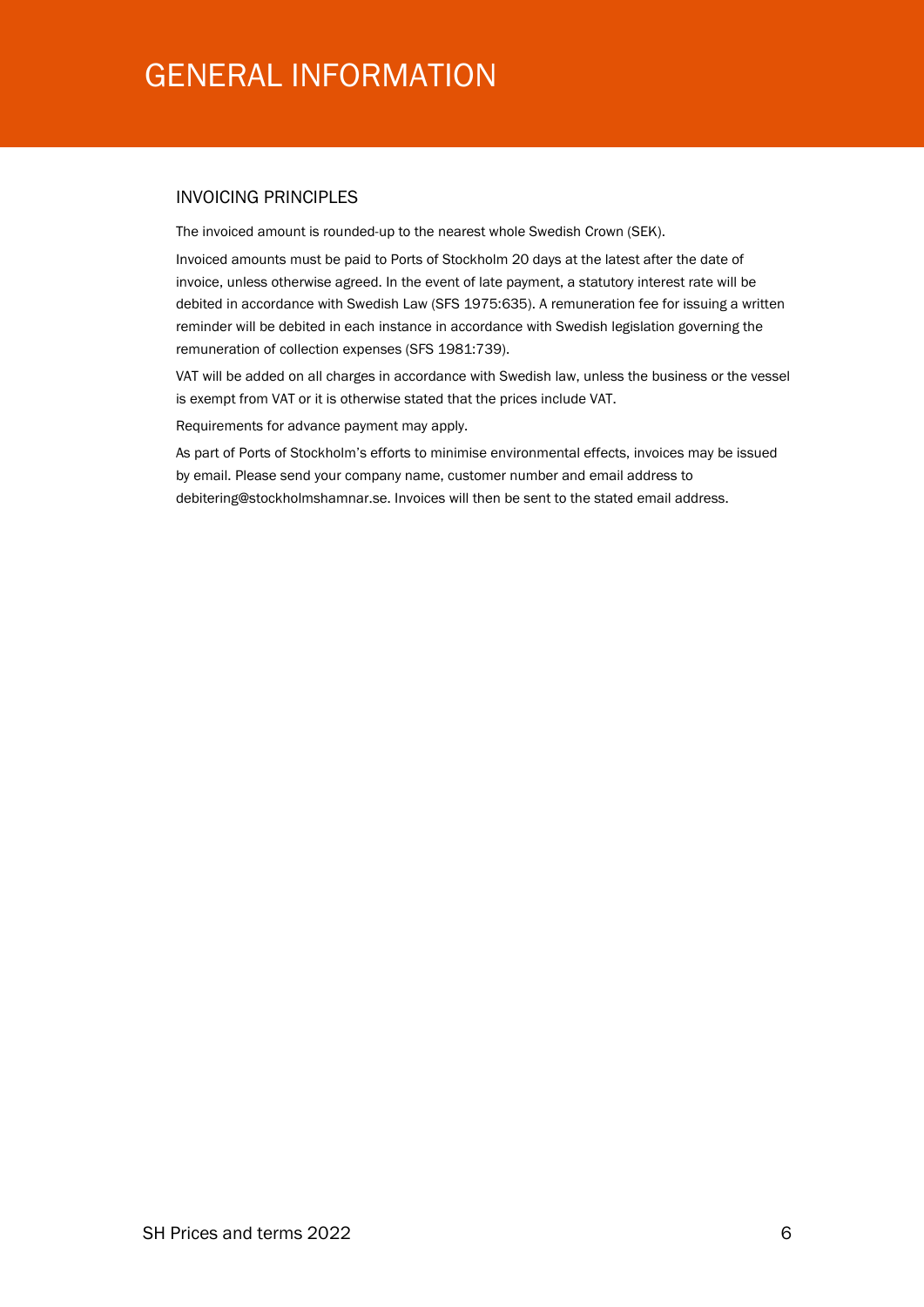

## VESSEL DUES

| Tariff       | <b>Description</b>                                                                              | Price/unit     |
|--------------|-------------------------------------------------------------------------------------------------|----------------|
| Basic fee *1 |                                                                                                 | 4,28 SEK/GT    |
|              | When calling quay not belonging to Ports of<br>Stockholm or when exempted for waste delivery *2 | 3,69 SEK/GT    |
|              | Minimum charge                                                                                  | 2 140 SEK/call |
|              |                                                                                                 |                |

F

ISPS-fees \*<sup>3</sup> see Harbour service, ISPS fees and Security Guards

## CARGO DUES

| Tariff *4 | Goods Code (Taric)      | Description                           | Price/unit         |
|-----------|-------------------------|---------------------------------------|--------------------|
|           | 1001-1005               | Grain                                 | 11,05 SEK/ton      |
|           | 1703                    | <b>Molasses</b>                       | 11,05 SEK/ton      |
|           | 2517                    | Sand and Gravel etc.                  | 2,95 SEK/ton       |
|           | 2523                    | Cement                                | 11,05 SEK/ton      |
|           | 2701-2704               | Cole and Coke etc.                    | 21,26 SEK/ton      |
|           | 2710 11 11 - 2710 11 90 | Low viscosity oils (Petrol etc.)      | 26,28 SEK/ton      |
|           | 2710 19 11 - 2710 19 29 | Medium viscosity oils (Paraffin etc.) | 19,88 SEK/ton      |
|           | 2710 19 31 - 2710 19 69 | Heavy oils                            |                    |
|           | 2711 11 00              | <b>LNG</b>                            | 33,36 SEK/ton      |
|           | 4401-4407, 9602         | Timber, Pellets, Woddchips            | 9,75 SEK/ton       |
|           | 4701-4708               | Pulp, Waste paper                     | 9,75 SEK/ton       |
|           | 4801-4808               | Paper and Board                       | 9,75 SEK/ton       |
|           | 6810                    | <b>Building blocks</b>                | 11,05 SEK/ton      |
| Other     | Container fee *5        |                                       | 423,22 SEK/cont    |
|           | Passenger fee *6        |                                       | 20,40 SEK/pax      |
|           | Vehicle fee *7          | Private car                           | 27,03 SEK/vehicle  |
|           |                         | Cargo vehicle                         | 21,44 SEK/lm       |
|           |                         | <b>Bus</b>                            | 47,20 SEK/ vehicle |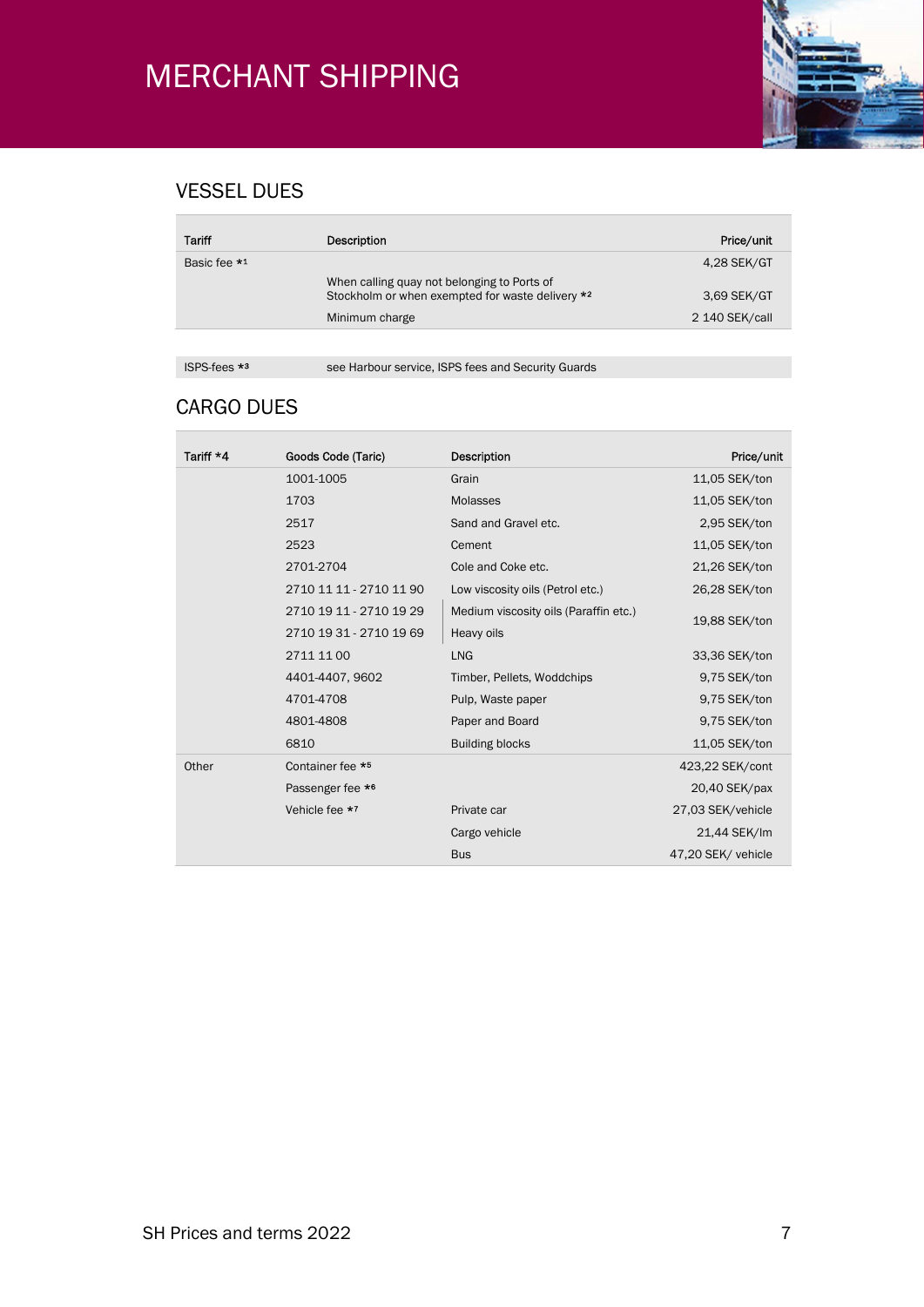## ENVIRONMENTAL REBATES

Γ

| CSI (SOx, NOx and CO <sub>2</sub> ) or ESI $*$ <sup>8</sup> |              |                |  |
|-------------------------------------------------------------|--------------|----------------|--|
| <b>CSI</b>                                                  | <b>ESI</b>   |                |  |
| points                                                      | points       | Rebate/unit    |  |
| 45 - 47,9p                                                  | $50 - 52,9p$ | $-0.01$ SEK/GT |  |
| 48 - 50,9p                                                  | $53 - 55,9p$ | $-0.02$ SEK/GT |  |
| $51 - 53,9p$                                                | 56 - 59,9p   | $-0.03$ SEK/GT |  |
| 54 - 56,9p                                                  | $60 - 62,9p$ | $-0,04$ SEK/GT |  |
| 57 - 59,9p                                                  | $63 - 66,9p$ | $-0,05$ SEK/GT |  |
| $60 - 62,9p$                                                | 67 - 69,9p   | $-0,06$ SEK/GT |  |
| $63 - 65,9p$                                                | 70 - 72,9p   | $-0.07$ SEK/GT |  |
| 66 - 68,9p                                                  | 73 - 76,9p   | $-0.08$ SEK/GT |  |
| 69 - 71,9p                                                  | 77 - 79,9p   | $-0.09$ SEK/GT |  |
| 72 - 74,9p                                                  | $80 - 82,9p$ | $-0,10$ SEK/GT |  |
| 75 - 77,9p                                                  | 83 - 86,9p   | $-0,14$ SEK/GT |  |
| 78 - 80,9p                                                  | 87 - 89,9p   | $-0,15$ SEK/GT |  |
| 81 - 83,9p                                                  | $90 - 92,9p$ | $-0,16$ SEK/GT |  |
| 84 - 86,9p                                                  | 93 - 96,9p   | $-0,17$ SEK/GT |  |
| 87 - 90,0p                                                  | 97 - 100,0p  | $-0,19$ SEK/GT |  |

Electricity connection \*9 -1 000 000 kr/vessel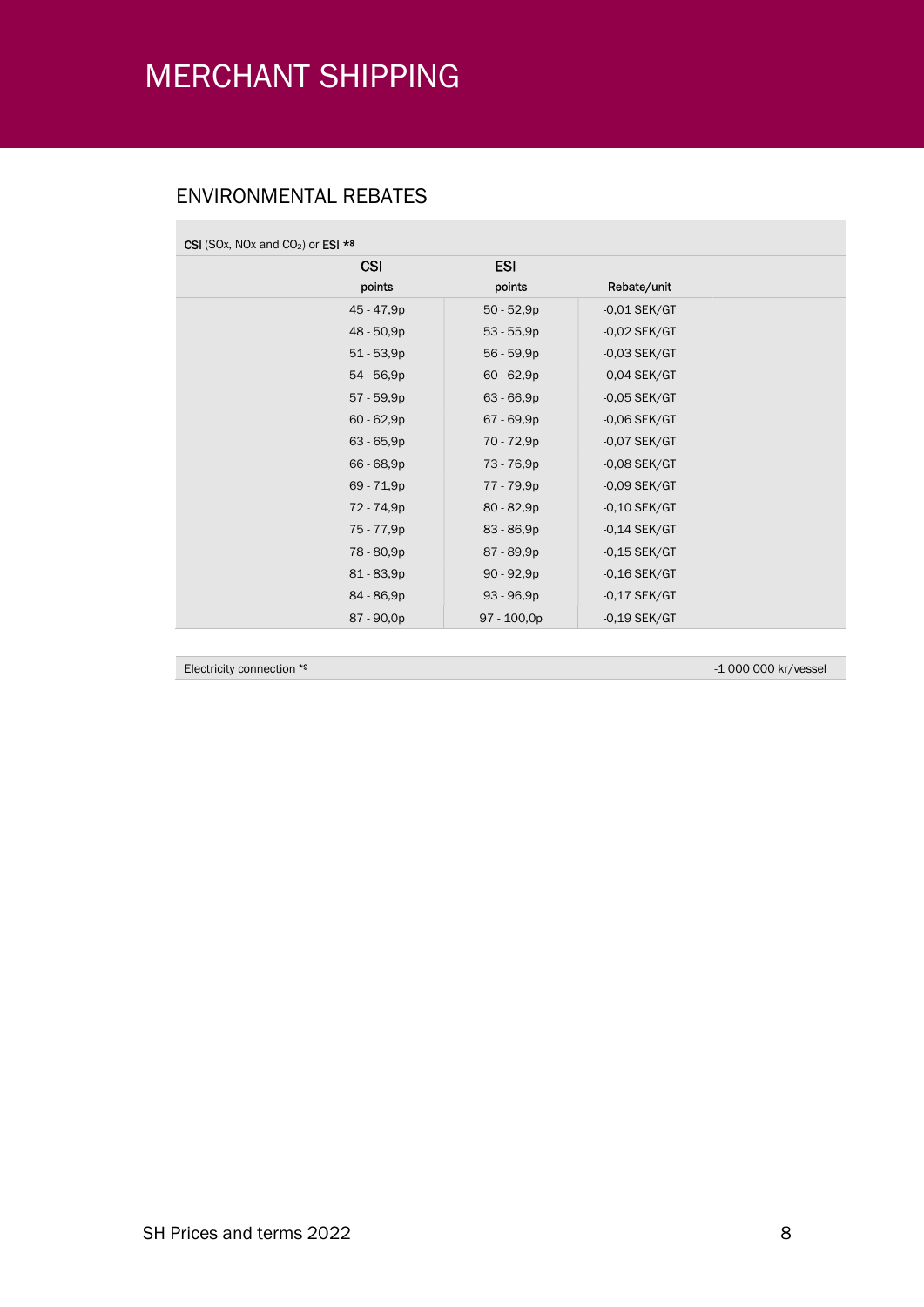\*<sup>1</sup> Harbour dues for vessels are levied each time a vessel puts into port. The harbour dues for the vessel include the depositing of waste generated by the vessel in accordance with applicable laws and regulations. If notification has not been made within the prescribed time prior to arrival or other breaches against current regulations, the additional costs incurred can be debited. Vessels with a gross tonnage (GT) below six (6) are exempt from dues. If a vessel calls at the port and uses a dock or pier, which does not belong to the Port of Stockholm, the harbour dues listed above will be reduced. The same discount applies to vessels which are lying at a buoy without calling into berth within the port area. From January 1st, 2012 the fee is always calculated on the GT without regard to possible deduction for segregated ballast tanks and calculated on a minimum of 500 GT. For barges, the vessel dues are calculated on the gross tonnage of the barge excluding tugboat/pusher. For dues that apply for international cruise traffic pursuant to SJÖFS 2017:27, 8 §, refer to the separate price list.

\*<sup>2</sup> This price applies when a competent authority has granted a vessel in regular service, an exception from compulsory delivery of all waste generated from the vessel.

\*<sup>3</sup> For vessels covered by IMO port facility security code requirements that berth at quays at which there is normally no security monitoring. See further information at section Harbour Service.

\*<sup>4</sup> Dues on goods are debited for goods that are unloaded or loaded from or onto vessels within the port area. Half of the dues on goods will be levied for goods loaded or unloaded without being moved across a quay or jetty owned by the Port or when lightering is performed at a buoy.

The following conversion factors apply for timber

- Round timber 850 kg/m3, solid volume under bark
- Sawn wood, import, 700 kg/m3, solid volume
- Sawn wood, export, 550 kg/m3, solid volume

Exceptions from dues on goods;

- ship's requisites and provisions,
- containers, platforms or other load carriers of a permanent character intended as a means of transport and which do not make up an independent commodity,
- goods that are unloaded or loaded from or onto a vessel as set out in "State ships"

\*5 Fee for each loaded container being loaded or discharged at the containerterminal (CTF).

- \*6 Passenger fee is applicable for each embarking and disembarking passenger.
- \*7 Vehicle fee is applicable for each vehicle in service that accompanies a vessel to or from the port.

\*8 Ports of Stockholm offers environmental rebates for vessels affiliated with either CSI (Clean Shipping Index) or ESI (Environmental Ship Index). For CSI rebate, the index score is calculated as the total sum of the allocated/verified points in the Sox/PM, NOx and CO2 categories. Vessels that are not operating regular liner services must request the rebate when submitting the ship's notification form and for the CSI rebate send a copy of the certificate together with the ship's notification form. Ports of Stockholm also reserves the right to request additional documention supporting the stated ESI score. The rebates stated, are based on the "Basic fee" for vessel dues and in case of any reductions the environmental rebates will be reduced proportionally. In cases where the vessel is affiliated with both CSI and ESI, the the choice of index is at the vesselowner's discretion.

\*<sup>9</sup> Vessels that after 1 January 2015 are refitted to enable connection to the electricity grid at the quayside where such supply is available, fulfil the criteria for Liner Service, spend at least two (2) hours in port per call and connect to the electricity grid while at the quayside, are granted a one (1) million SEK rebate on condition that services operate for a minimum of three (3) years. If the vessel ceases to operate services or no longer fulfils the criteria stated above shall repayment be made proportional to the time deficit that falls short of the three (3) years.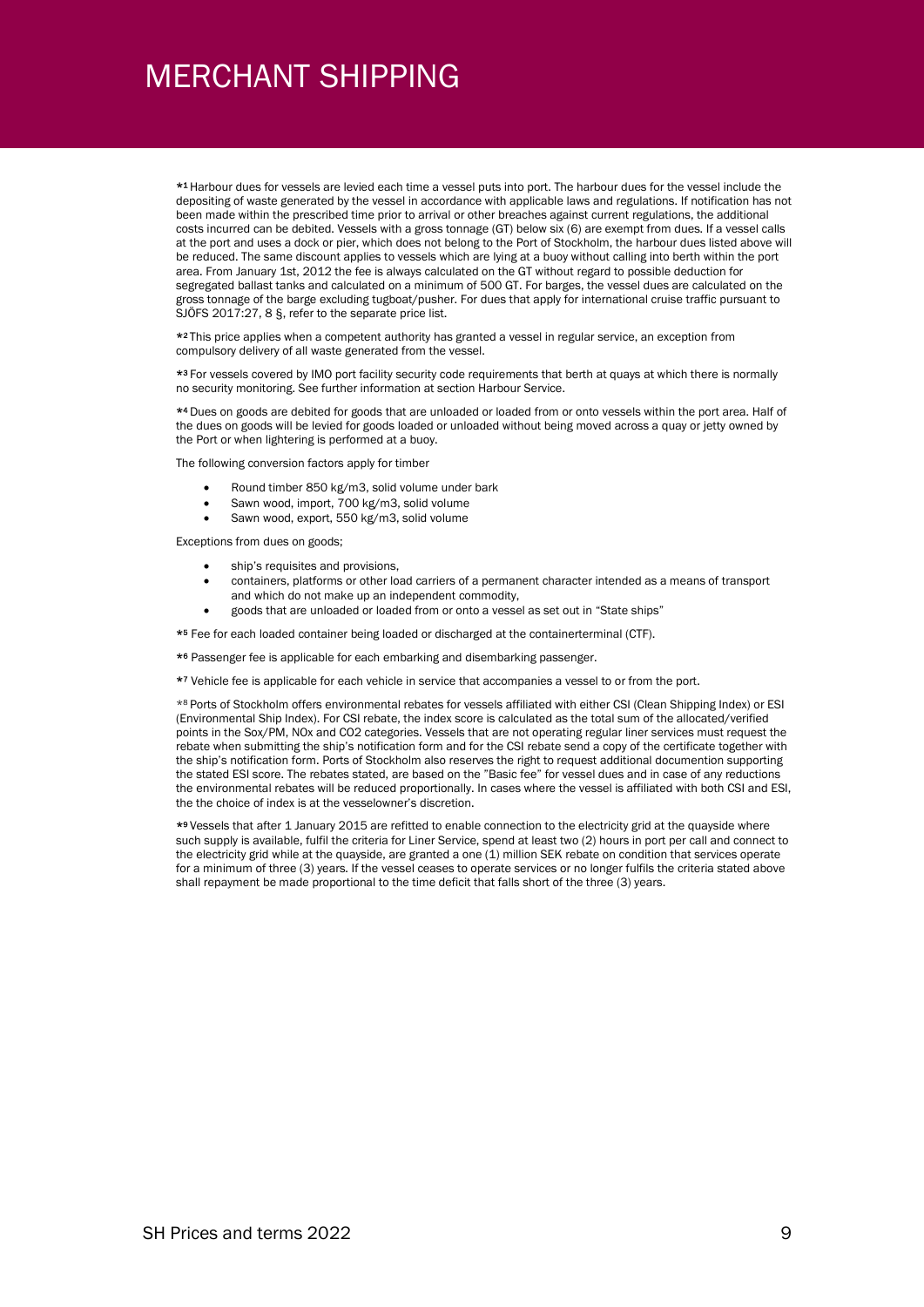## LAY-DAYS TARIFF

A lay-day tariff is applied when a vessel is docked for more than 48 hours at a quay belonging to Port of Stockholm in total before unloading/loading starts and unloading/loading has been completed. A lay-day tariff is always payable for passenger vessels 48 hours after the vessels has put into port. The lay-day tariff is levied when caused by conditions that the Port of Stockholm cannot prevail over.

The lay-day tariff is payable per started 48 hour time period and is 25% of the current harbour dues for vessels.

## PASSING VESSELS

Based on the regulations of the Swedish Maritime Administration (SJÖFS 2013:4) and by Swedish Law (1981:655), Port of Stockholm has the right to charge vessels not only when they call into a berth or quay but also when passing through the Stockholm Port Area regardless of if the vessel called into a berth/quay or loaded/discharged goods, passengers or waste.

Per passage

Minimum fee

2,06 SEK/GT 568 SEK/passage

## VESSELS TO BE REPAIRED

Vessels, putting into port solely for repairs at a shipyard situated within the Stockholm port area, are exempted from tonnage tariffs. However, a fee is payable when a quay or jetty owned by the port is utilised for more than 12 hours before or after the visit to the shipyard or when the quay is used to load or unload goods from or to the vessel.

## QUAY STORAGE

Goods/units that will be loaded or has been discharged from ferries/roro vessels in the port will be debited Quay storage fees if left in the port more than 72 hours before loading or 72 hours after discharge. The fees will be debited the ferry/roro liner company which has been or will be shipping the goods. The fees are calculated per initiated 24 hour period.

For storage of other types of cargo or other utilization of Ports of Stockholm portarea please contact btc@stockholmshamnar.se.

|             | 0-72 hours | Max 96 hours                | 96 hours or more*1          |
|-------------|------------|-----------------------------|-----------------------------|
| 0-6 metres  | No charge  | SEK 70,00 per unit and day  | SEK 100,00 per unit and day |
| 6-15 metres | No charge  | SEK 140,00 per unit and day | SEK 200,00 per unit and day |
| 15 - metres | No charge  | SEK 280,00 per unit and day | SEK 400,00 per unit and day |

\* <sup>1</sup> The fee will be levied as from the 4th day.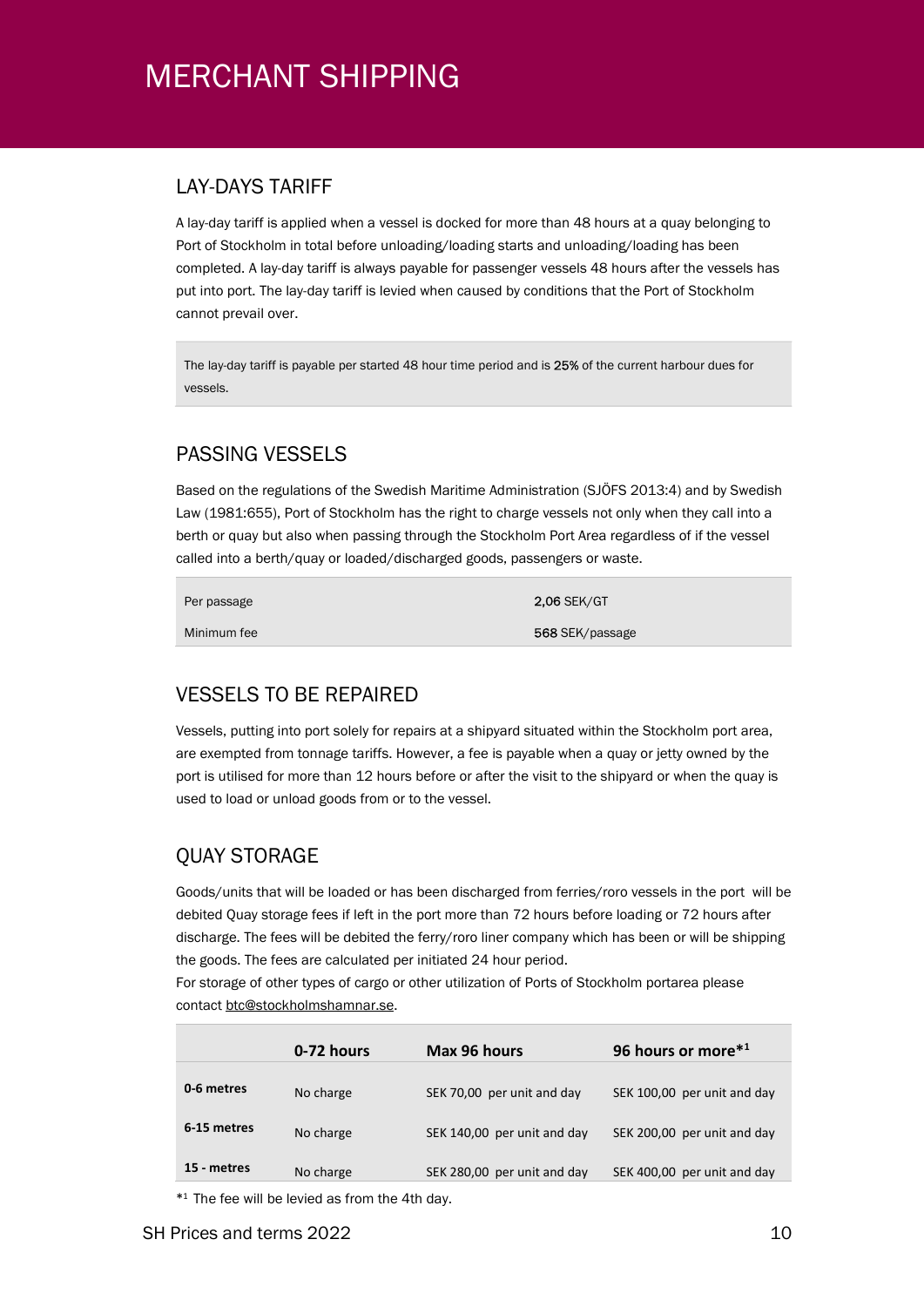

## PORT AND ARCHIPELAGO TRAFFIC

Port and archipelago traffic is generally defined as vessels not exceeding a gross tonnage of 500 tonnes operating passenger services (such as regularly scheduled sailings or charter services) within the Stockholm Port Area.

### VESSEL DUES

Dues for port and archipelago traffic vessels are charged as an annual fee per vessel per calendar year. Vessels not operating services during the period May-September pay a half dues tariff. Dues are non-refundable. Vessel dues include costs for passage through locks and offloading black and grey water (sewage) at any of the port's waste management stations.

| Vessel $> 12 \times 4$ metres | <b>16 075 SEK/year</b> |
|-------------------------------|------------------------|
| Vessel $<$ 12 x 4 metres      | <b>8 039 SEK/year</b>  |

### ENVIRONMENTAL REBATES

If the ship's main engine meets the requirements of IMO Tier III or is fully powered by electricity, a 50% discount on the vessel fee is obtained. In order to receive the discount, the shipping company must present a valid certificate from an independent party approved by the port no later than 1 October of the current year. Examples of certificates are an EIAPP certificate.

## QUAY CHARGES

Quay charges apply for the mooring of vessels or pontoons at quays administered by Ports of Stockholm. Charges are calculated according to length in metres. Bow-moored vessels or pontoons not exceeding a width of 8 metres, with their short side against the quay, pay a half-length charge. If a special agreement is reached, Shipping Companies with several vessels may be allocated a continuous quay length of at least 50 metres. In such cases charges are calculated per quay metre. Costs for fresh water are included in the quay charges.

| <b>LENGTH TARIFF</b>       | PRICE/DAY <sup>1</sup> | <b>PRICE/MONTH2</b> | <b>PRIS/YEAR3</b> |
|----------------------------|------------------------|---------------------|-------------------|
| Per metre length/quay      | <b>31 SEK</b>          | 579 SEK             | 3857 SEK          |
| Minimum charge per invoice | <b>907 SEK</b>         |                     |                   |

Not<sup>1</sup> Charge per day (24 h period) for quay rental, max. 30 days.

Not² Charge per calendar month for quay rental, max. six months.

Not<sup>3</sup> Charge per 12-month period for quay rental, according to specific agreement.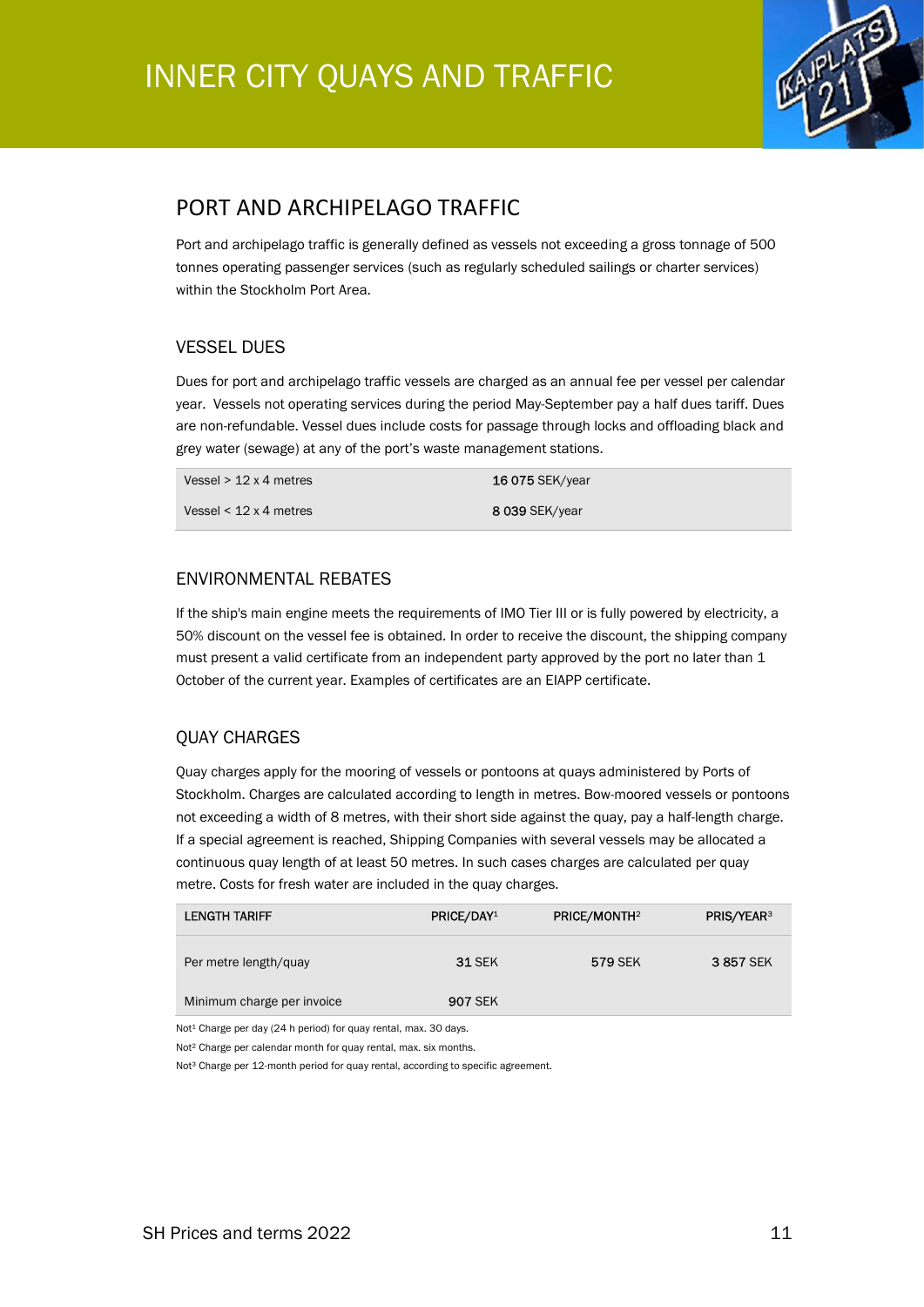## INNER CITY QUAYS AND TRAFFIC

### K/T-CLASSIFICATION

In cases where the Swedish National Maritime Museums has declared that a vessel has "Kclassification" (a mark denoting cultural historical interest) and/or the Swedish Transport Agency has issued "T-classification" (Traditional Ship Classification) quay charges for the vessel are reduced by 60%.

### ADDITIONAL FEES

Companies issued permits by Ports of Stockholm to run temporary business operations at the quay shall pay an additional fee. By temporary business operations is intended, for example, catering services or retail sales. The additional fee is charged according to each 24 h period of the permit utilised. Permits may be granted for a minimum period of one day (24 h period) up to a maximum of 45 days per calendar year. Invoices are issued retrospectively.

Additional fee tariff 568 SEK/day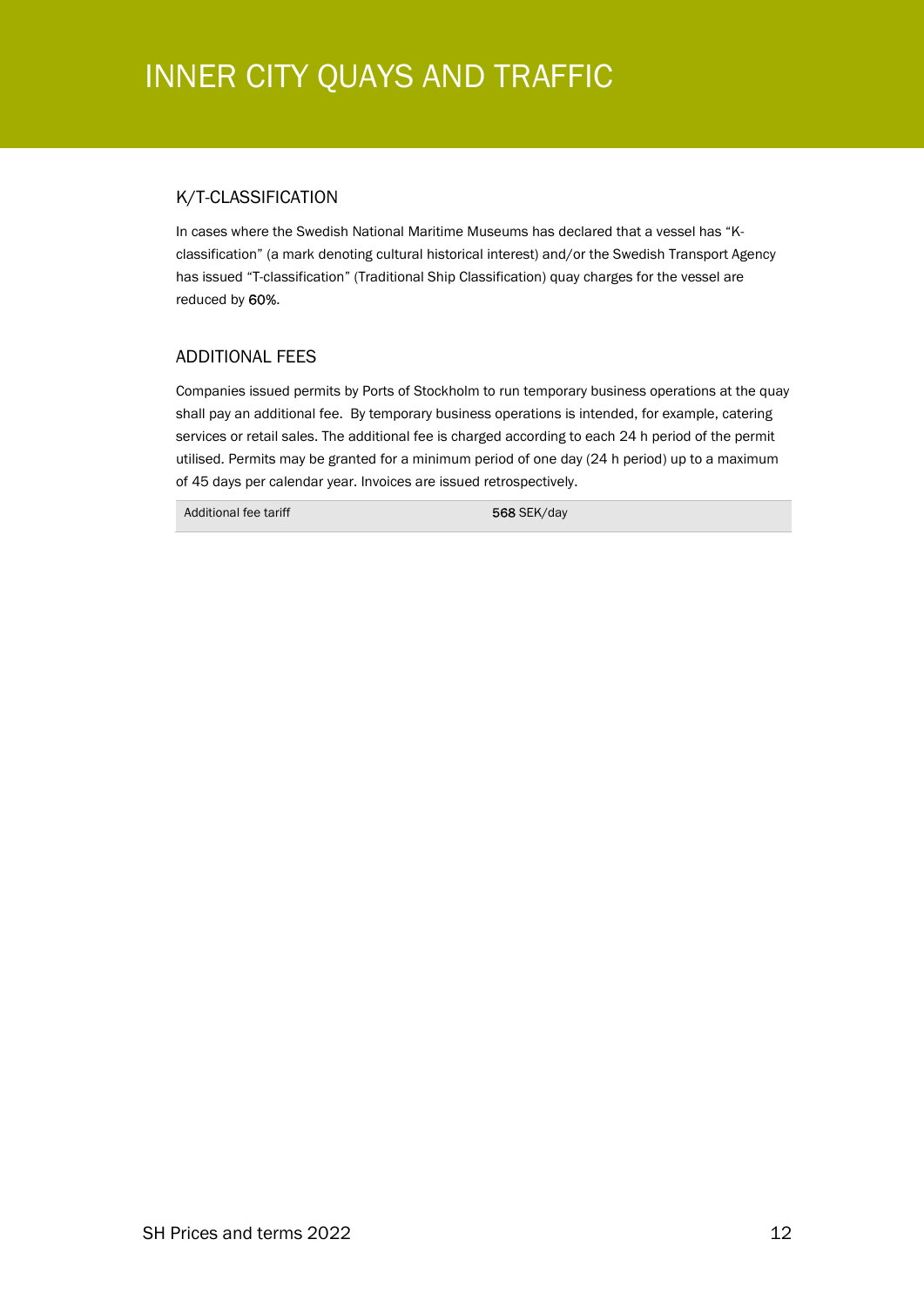# INNER CITY QUAYS AND TRAFFIC

## RECREATIONAL VESSELS

Port of Stockholm has a limited number of berths for privately owned non-commercial vessels. Please observe that all charges are excluding VAT.

| <b>BASIC CHARGES</b>                                                    | <b>PRICE/UNIT</b>                             |
|-------------------------------------------------------------------------|-----------------------------------------------|
| Basic fee per month                                                     | <b>114</b> SEK per utilized metre of the quay |
| Surcharge for buoy at Norr Mälarstrand                                  | 202 SEK / month                               |
| Surcharge free water & sewer (non residential)                          | 8.75 SEK / metre I.o.a. and month             |
| <b>REBATES</b>                                                          |                                               |
| Discount for membership of an approved Ship's Association <sup>*1</sup> | 10 % of the basic fee                         |
| Discount for vessels which have achieved "Stockholmsklass" *1           | <b>30 %</b> of the basic fee                  |
| Discount for vessels which have achieved "K/T class" *1                 | <b>30 % of the basic fee</b>                  |
| Discount for double-positioned vessels                                  | 15 % of the calculated fee                    |

Note: Vessels moored by the bow/stern are calculated at a maximum of 12 metres quay length.

\*1 To obtain these rebates the vesselowner must be able to produce certificate of sufficient ship insurance, drydocking and registration of the vessel in the Swedish Register of Shipping.

## RESIDENTIAL USAGE OF VESSELS

For owners who have been approved use of the vessel for residential purposes the following compulsory charges apply. Allocation of large or small quay is decided by Deputy Harbour Master in each case.

| <b>RESIDENTIAL FEES</b> | <b>PRICE/UNIT</b> |
|-------------------------|-------------------|
| Large vessel            | $1563$ SEK/month  |
| Small vessel            | 1 248 SEK/month   |
| Water and sewer fee     | 335 SEK/month     |
| Waste fee               | 43 SEK/month      |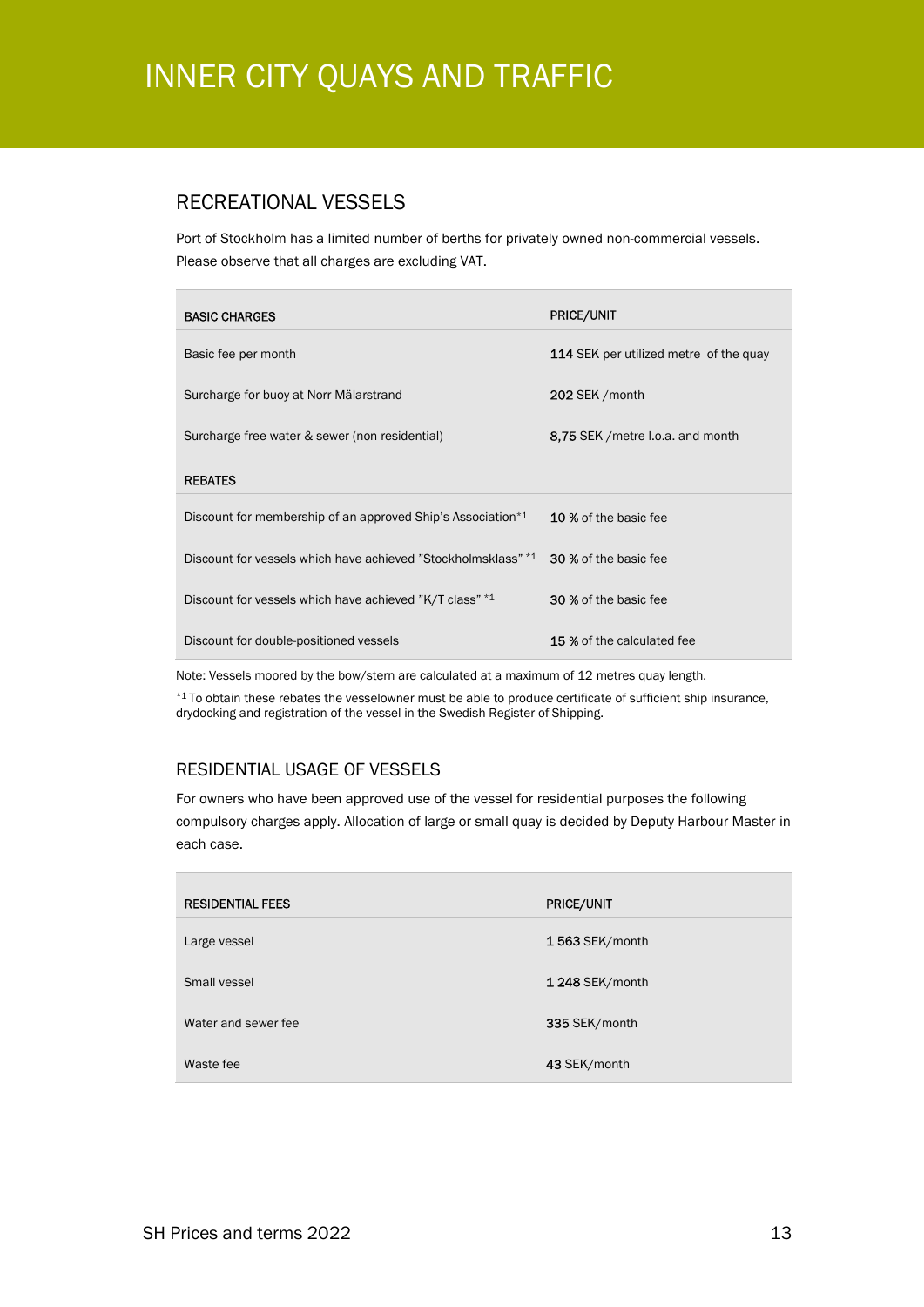# ÖVRIGA FARTYG

## QUAY DUES FOR PRIVATE YACHTS

Port of Stockholm has a limited number of berths for larger private yachts for short-term access. The locations are; Skeppsbrokajen, Nybrokajen, Stadsgårdskajen, Hornsbergs Strand and at Strandvägen ("Pontoons at Strandvägen").

Below charges are applicable except for the pontoons at Strandvägen for which special fees and terms apply, see below.

If a Yacht is at anchor within the port area the below fees will be reduced by 50%.

All prices excluding VAT.

| <b>QUAY FEE</b> | <b>PRICE/UNIT</b>                              |
|-----------------|------------------------------------------------|
| Basic fee       | 5,00 SEK per GT and day, minimum 3 500 SEK/day |

The fee includes the receipt of ship-generated waste in accordance with applicable laws and regulations. If notification has not been made within the prescribed time prior to arrival or other breaches against current regulations, the additional costs incurred can be debited. See www.portsofstockholm.com for complete terms and ship's notification form.

Other services such as ISPS, mooring, delivery of fresh water and electricity, can be found in section harbour services.

### OTHER SHIPS

The term "Other ships" shall mean vessels not categorized according to previous sections and temporarily calling a dock operated by Ports of Stockholm. The fee is calculated per metre of vessel length (l.o.a.) and day.

| Quay fee                         | 31 SEK/metre and day |
|----------------------------------|----------------------|
| Minimum fee per call and invoice | <b>907 SEK</b>       |

Other services such as ISPS, mooring, delivery of fresh water and electricity, can be found in section harbour services..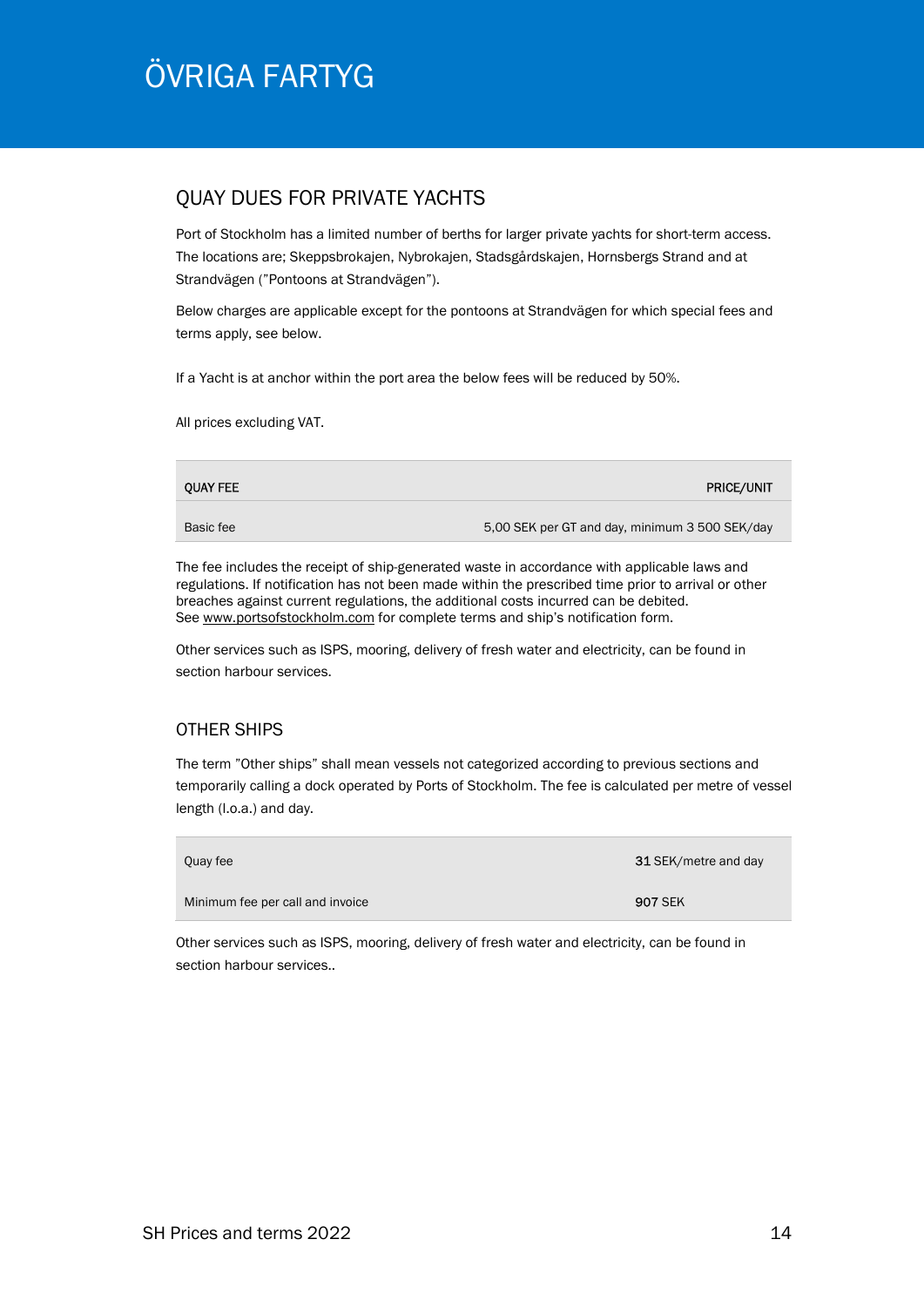## OTHER SHIPS

## STATE SHIPS ETC.

Harbour dues are not levied for Naval, Coast Guard, Customs, Sea Rescue, School vessels and vessels belonging to the Swedish Maritime Administration unless the vessels are being used for commercial purposes. Lay-days tariff, as per above will be levied when the port visit exceeds 72 hours and the vessel is not used directly for official duties within the port.

The lay-day tariff is payable per started 48 hour time period and is 25% of the current harbour dues for vessels

Other services such as ISPS, mooring, delivery of fresh water and electricity, can be found in section harbour services.

## PONTOONS AT STRANDVÄGEN

The pontoons are situated at berths 17-18 at Strandvägen.

Booking and payment is made directly on site. Ports of Stockholm accepts card payments only for the payment of fees. Only yachts that have shipping agents can book and be invoived by Ports of Stockholm. More information, booking and payment;

http://www.portsofstockholm.com/stockholm/visiting-by-yacht/

| <b>FEES</b>                     | <b>DESCRIPTION</b>            | <b>PRICE EXCL. VAT</b> | <b>PRICE INCL. VAT</b> |
|---------------------------------|-------------------------------|------------------------|------------------------|
| Pontoon fee                     | 0-20 metre $*1$               | 880,00 SEK/day         | 1 100,00 SEK/day       |
|                                 | 21-36 metre*2                 | 1680,00 SEK/day        | 2 100,00 SEK/day       |
| Temporary mooring* <sup>3</sup> | 0-3 hours                     | 320,00 SEK             | 400,00 SEK             |
| Rental of pontoon               | Entire pontoon                | 20 311,20 SEK/day      | 25 389,00 SEK/day      |
| surface area for events         | Part of pontoon               | 5 641,60 SEK/day       | 7052,00 SEK/day        |
| Service fees                    | Solid waste (household waste) |                        | Incl. in pontoon fee   |
|                                 | Fresch water                  |                        | Incl. in pontoon fee   |
|                                 | Septic tank emptying          |                        | Incl. in pontoon fee   |
| Electricity connection*4        | 230 Volt                      | 169,60 SEK/day         | 212,00 SEK/day         |
|                                 | 16-32 Amp                     | 288,80 SEK/day         | 361,00 SEK/day         |
|                                 | 63 Amp                        | 854,40 SEK/day         | 1068,00 SEK/day        |

1\* Smaller leisure craft (<12 metres l.o.a.) may not reserve pontoon berths and shall instead use other guest harbours in Stockholm.

2\* Maximum mooring length is 36 metres and draught 3.5 metres. Larger sailing vessels may not moor at pontoons due to their potential wind capture area and shall instead use other bookable yacht quays.

3\* Temporary mooring at pontoon berths may only take place for a maximum time of 3 hours. For such bookings a fixed fee is paid, regardless of vessel length.

4\* Electricity fees are based on no electrician being required and connection instead being made by the vessel owner.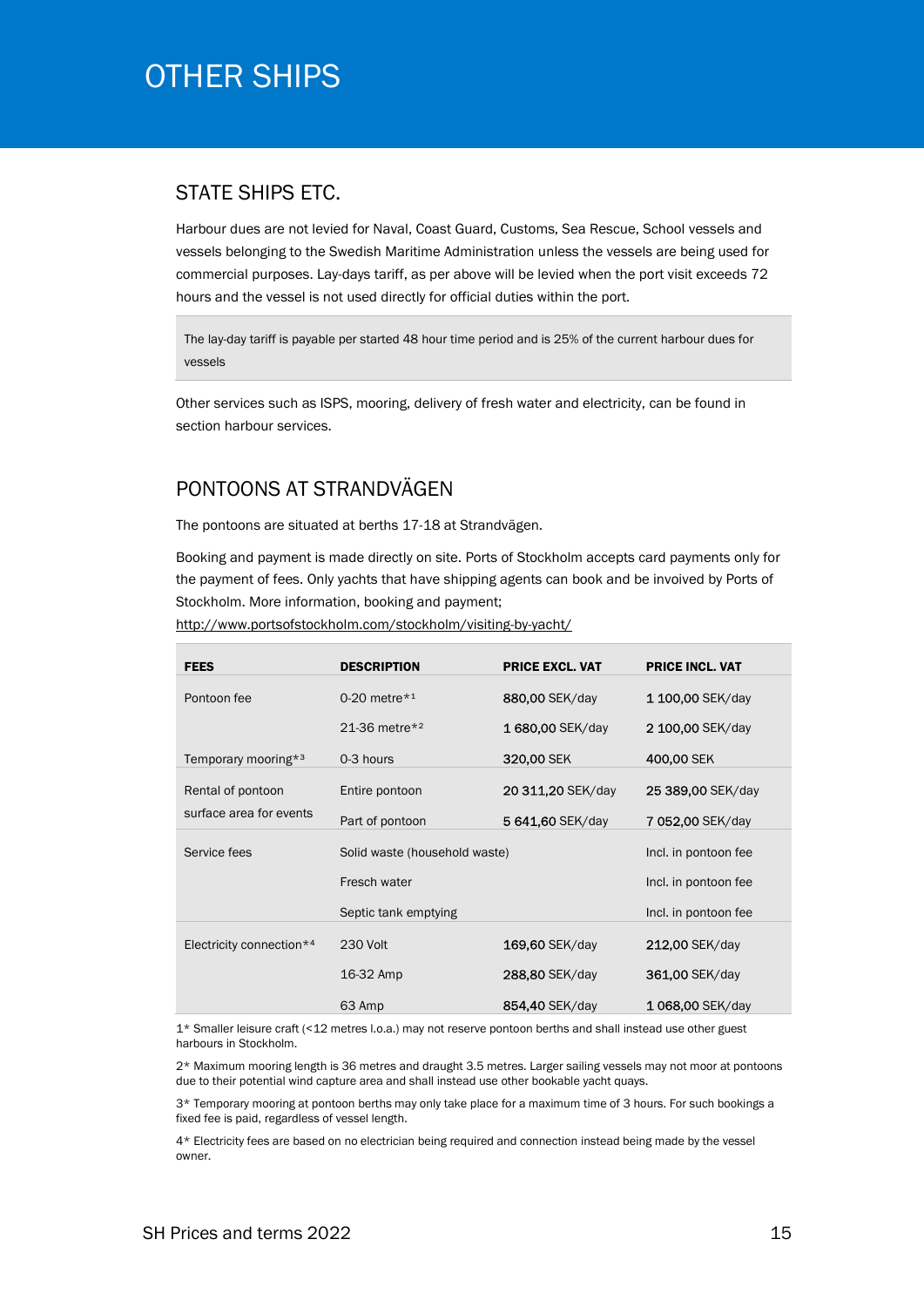

### BOATMEN

This price list applies for mooring/unmooring work. The commission includes 2-4 boatmen according to the safety assessment of Ports of Stockholm. Boatmen in addition to this number will be charged for according to the "Service group fees".

|                                                               |                                     | <b>Mooring</b>                      | <b>Unmooring</b>                       |                                      |  |
|---------------------------------------------------------------|-------------------------------------|-------------------------------------|----------------------------------------|--------------------------------------|--|
| Quay, per assignement                                         | <b>Vessel length</b><br><130 metres | <b>Vessel length</b><br>>130 metres | <b>Vessel length</b><br>$<$ 130 metres | <b>Vessel length</b><br>> 130 metres |  |
| Weekdays 07.00-16.00                                          | 2599 SEK                            | 5 198 SEK                           | 2 599 SEK                              | 5 198 SEK                            |  |
| Weekdays 16.00-07.00                                          | 3 740 SEK                           | <b>7479 SEK</b>                     | 3 740 SEK                              | <b>7479 SEK</b>                      |  |
| Friday 16:00 - Monday 07:00                                   | 6 104 SEK                           | <b>12 209 SEK</b>                   | 6 104 SEK                              | <b>12 209 SEK</b>                    |  |
| Buoy per assignement                                          |                                     |                                     | <b>Mooring</b>                         | <b>Unmooring</b>                     |  |
| Weekdays 07.00-16.00                                          |                                     |                                     | 7922 SEK                               | <b>7 922 SEK</b>                     |  |
| Weekdays 16.00-07.00                                          |                                     |                                     | 10867 SEK                              | 10 867 SEK                           |  |
| Friday 16:00 - Monday 07:00                                   |                                     |                                     | 13716 SEK                              | 13716 SEK                            |  |
| Waitingtime > 30min, regardless of vessel length or quay/buoy |                                     |                                     |                                        |                                      |  |
| Weekdays 07.00-16.00                                          | 568 SEK/person and initiated hour   |                                     |                                        |                                      |  |
| Weekdays 16.00-07.00                                          | 1007 SEK/person and initiated hour  |                                     |                                        |                                      |  |
| Friday 16:00 - Monday 07:00                                   |                                     |                                     | 1037 SEK/person and initiated hour     |                                      |  |

1. When warping a vessel along the same quay, only the tariff for mooring will be charged provided one rope is constantly in contact with the quay during the entire operation.

2. Assistance on Easter Saturday, Whit Saturday, Midsummer Eve, Christmas Eve, New Year's Eve and other Swedish holidays will be charged according to the tariff for weekend.

### SERVICE GROUP

This price list applies for other work performed after agreement by the Port's service group in the Port of Stockholm.

| Weekdays 07.00 - 16.00      | 568 SEK/person and initiated hour         |
|-----------------------------|-------------------------------------------|
| Weekdays 16.00 - 07.00      | <b>1007</b> SEK/person and initiated hour |
| Friday 16:00 - Monday 07:00 | 1037 SEK/person and initiated hour        |
| Work boat                   | 865 SEK/person and initiated hour         |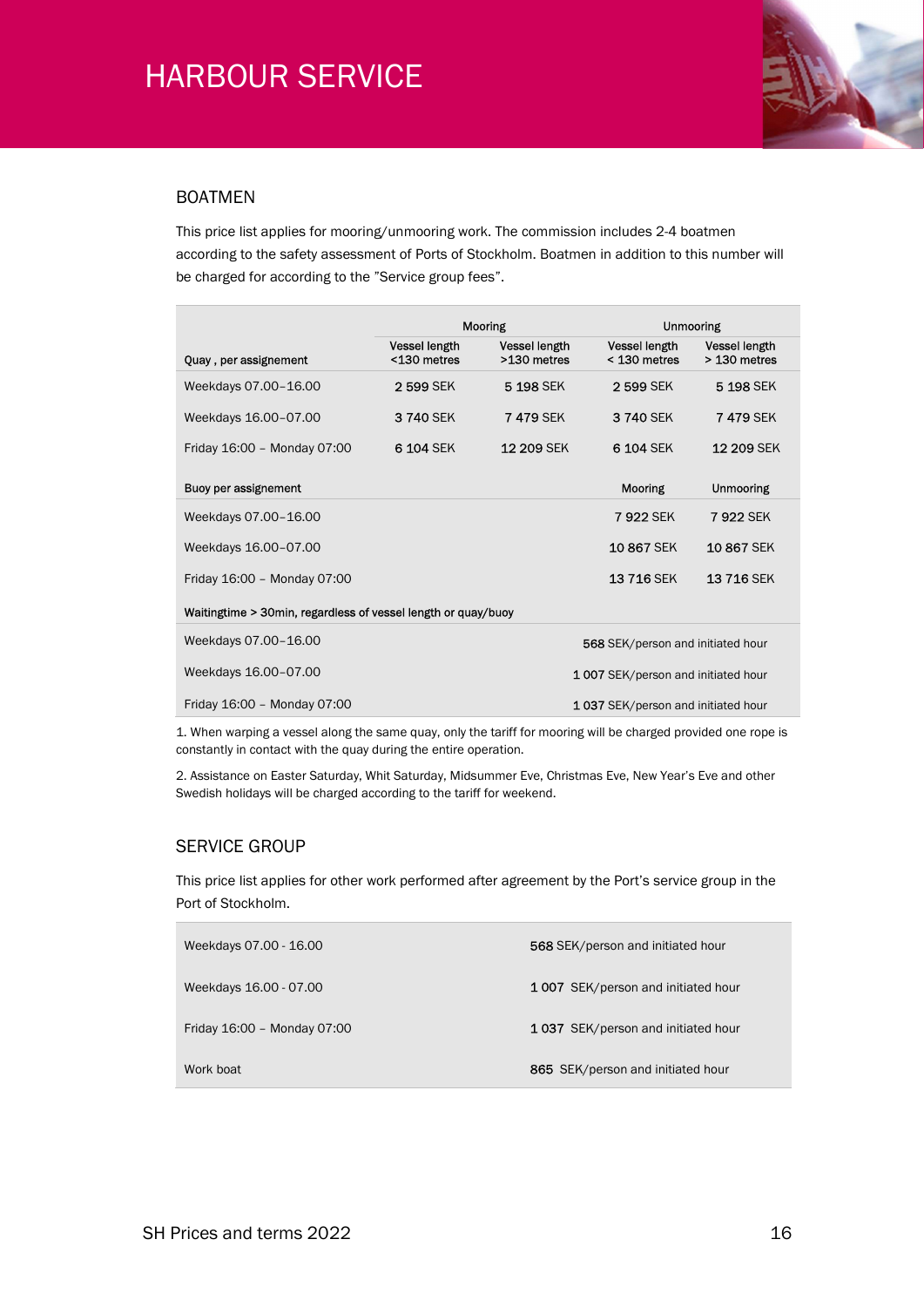#### ESTABLISHMENT OF TEMPORARY PERIMETER PROTECTION AND SECURITY GUARDS

For vessels covered by IMO port facility security code requirements that berth at quays at which there is normally no security monitoring, a minimum of one security guard is required for the entire duration of the call. The security guard is ordered via Ports of Stockholm and carries out the work of ensuring maritime security protection in accordance with the International Ship & Port facility Security code (ISPS). Passenger vessels carrying more than 12 passengers are dealt with separately, as a separate assessment is made as to whether additional security monitoring is required.

For vessels (not passenger vessels) covered by IMO port facility security code requirements that berth at ferry quays, Ports of Stockholm has assessed that separate security monitoring is required.

For vessels that are not covered by IMO port facility security code requirements that berth at quays that are covered by IMO port facility security code requirements, Ports of Stockholm has assessed that separate security monitoring is required.

| Fee for installation of temporary security protection weekday 07-16 | <b>3 439 SEK/call</b>  |
|---------------------------------------------------------------------|------------------------|
| Fee for installation of temporary security protection other time    | 6 099 SEK/call         |
| Fee of provision of security guards when required (min. 4 hours)    | 494 SEK/hour and guard |
|                                                                     |                        |

The time is calculated from 0,5 hours before estimated tima of arrival (eta) until 0,5 hours after the vessels actual departure. The prices and terms are also applicable for other types of security services

## SECURITY PACKAGE

Ports of Stockholm offer security services in port including security equipment and personnel. Categories and prices are listed below. This service is mandatory when ship is performing Turn Around. When in need of Explosive Detection Dogs for use within the port facility this has to be ordered via Ports of Stockholm using the Security order form.

| Passenger X-ray*1                          | 3 826 SEK/package and hour |
|--------------------------------------------|----------------------------|
| Baggage X-ray <sup>*2</sup>                | 2 120 SEK/package and hour |
| Additional Security Officers <sup>*3</sup> | 494 SEK/officer and hour   |
| Explosive Detection Dogs <sup>*4</sup>     | 829 SEK/unit and hour      |

\*1 Security checks of passengers and hand luggage which consists of 4 security officers, 1 baggage X-ray, 1 metal arch and 1 handheld detector.

\*2 Security checks of luggage which consists of 2 security officers and 1 baggage X-ray.

\*3 Extra security officers for security duties related to the ISPS code within the port facility.

\*4 Explosive detection dog with security officer for explosive detection duties within the port facility.

#### TERMS AND CONDITIONS

- Security package can be ordered at sakerhet@stockholmshamnar.se.
- The order must be completed at least 7 days prior ETA of call.
- Minor changes to an order are allowed up to 24 hours prior ETA of call and has to be confirmed by Securitas before approved. Ports of Stockholm has the right to transfer any charges due to large changes or cancellations back to the organization that has completed the order.
- A minimum of two hours is always charged per category and occasion. Additional time is charged in whole hours.
- All prices excluded VAT.
- Prices can only be guaranteed under MARSEC 1.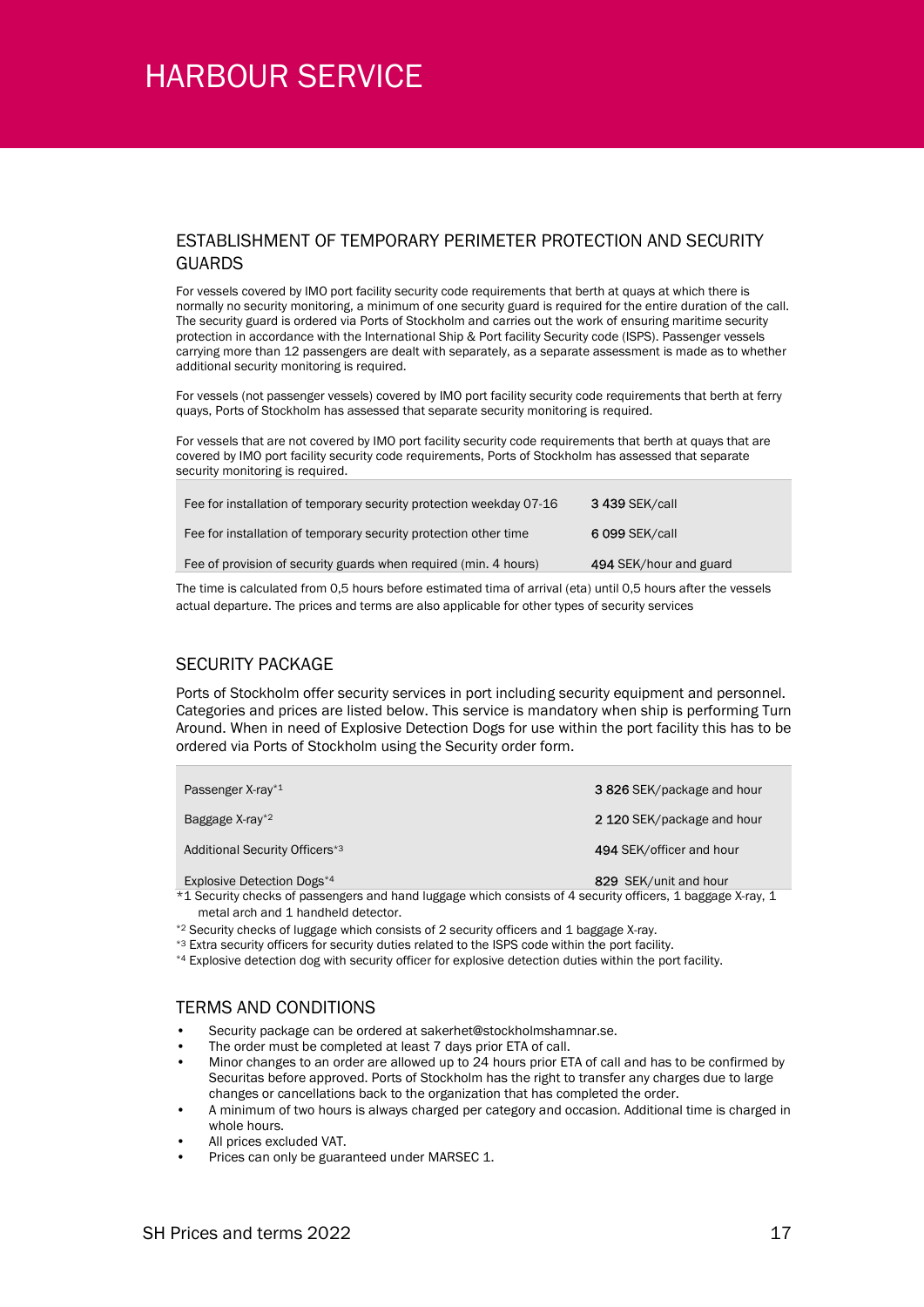### ID CARDS & KEYS

In accordance with the regulations of the Swedish Transport Agency regarding ISPS, a competence examination is required for personnel residing within the restricted port area. After the application is approved, the following prices apply for issuing ID-cards. The prices also apply for issuing ID cards for tenants.

| Issuing of Port of Stockholm ID card                     | 322 SEK per ID         |
|----------------------------------------------------------|------------------------|
| Tenants using external cards in the Ports system         | 53 SEK per application |
| Surcharge for issued but not picked up ID card           | 322 SEK per ID         |
| Surcharge for loss of or not returned or damaged ID card | 534 SEK per ID         |

Surcharge at loss of ID card will be debited in addition to the cost of issuing a new ID.

Application above includes registration of user, changes of personal information for the card as well as changes of the security classification for a person or tenant. The cost will be debited yearly in January.

### **KEYS**

In case of a lost key(s) or if the key is not returned after an assignement, the same surcharge as for loss of ID card will be debited. Personnel will also be held responsible for any damage or loss as a result fram the loss.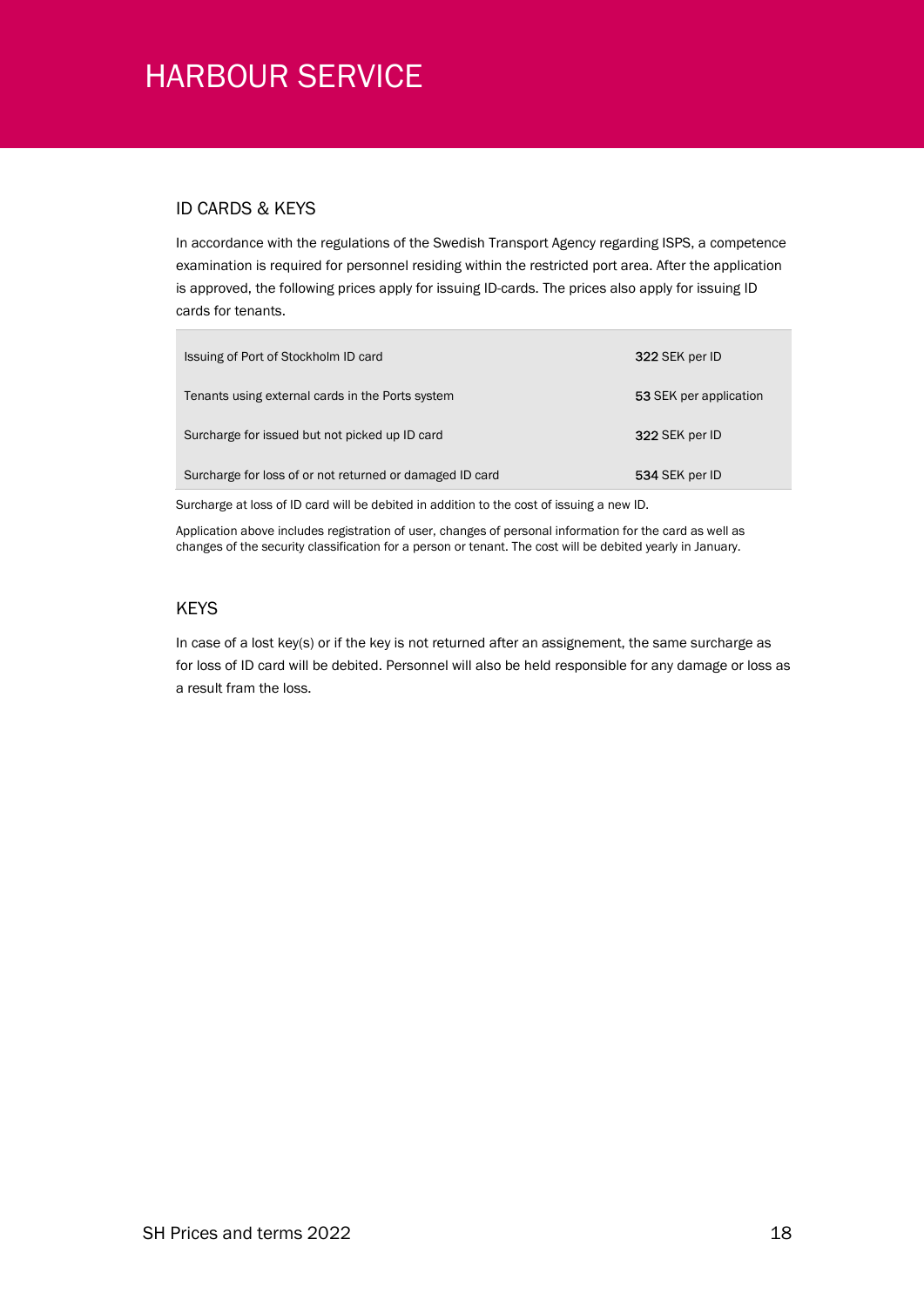### LOCK DUES

For safety reasons it is as from 1 January 2015 only possible to pay lock dues/purchase lock cards by bank card (i.e. no cash payment accepted).

### HAMMARBY LOCK

For the passage of leisure boats in the direction of Saltsjön, a fee per passage and vessel is levied. The amount must be paid at the time of passage unless a valid Season ticket is presented.

Fee 267 SEK (incl. VAT)

For commercial vessels no fee is levied.

There is no fee for canoes or kayaks.

### KARL JOHAN LOCK

The Karl Johan lock is closed for the time being due to the rebuilding of Slussen. For more information, see https://vaxer.stockholm/globalassets/projekt/sodermalmsdo/sodermalm/slussen/webbplats/new\_slussen\_english\_webb.pdf.

### SEASON TICKET

Season ticket can be purchased both by leisure and commercial vessels. The ticket which only can be used for the specific vessel mentioned in the application admits an unlimitied number of lockage during normal working hours. The ticket must be presented to the personnel on request at each passage through the lock.

| Price when bought at the lock                         | <b>1 182 SEK (incl. VAT)</b> |
|-------------------------------------------------------|------------------------------|
| Price when bought from the Ports of Stockholm website | <b>1 049 SEK (incl. VAT)</b> |

## ADDITIONAL REGULATIONS

Prices for lock passage at times other than ordinary opening times are quoted upon request.

The same tariff is levied for leisure boats that are towed as for self-propelled vessels.

The Port bears no responsibility for any damage incurred in connection with passage through the locks, other than in cases where Port employees are found to have been negligent. Remuneration in every case is limited to the direct damage incurred and there is no entitlement to claim for loss of earnings/profit or other indirect damages.

Passage of canoes or similar is only admitted when lockage can be performed safely with regard to other traffic.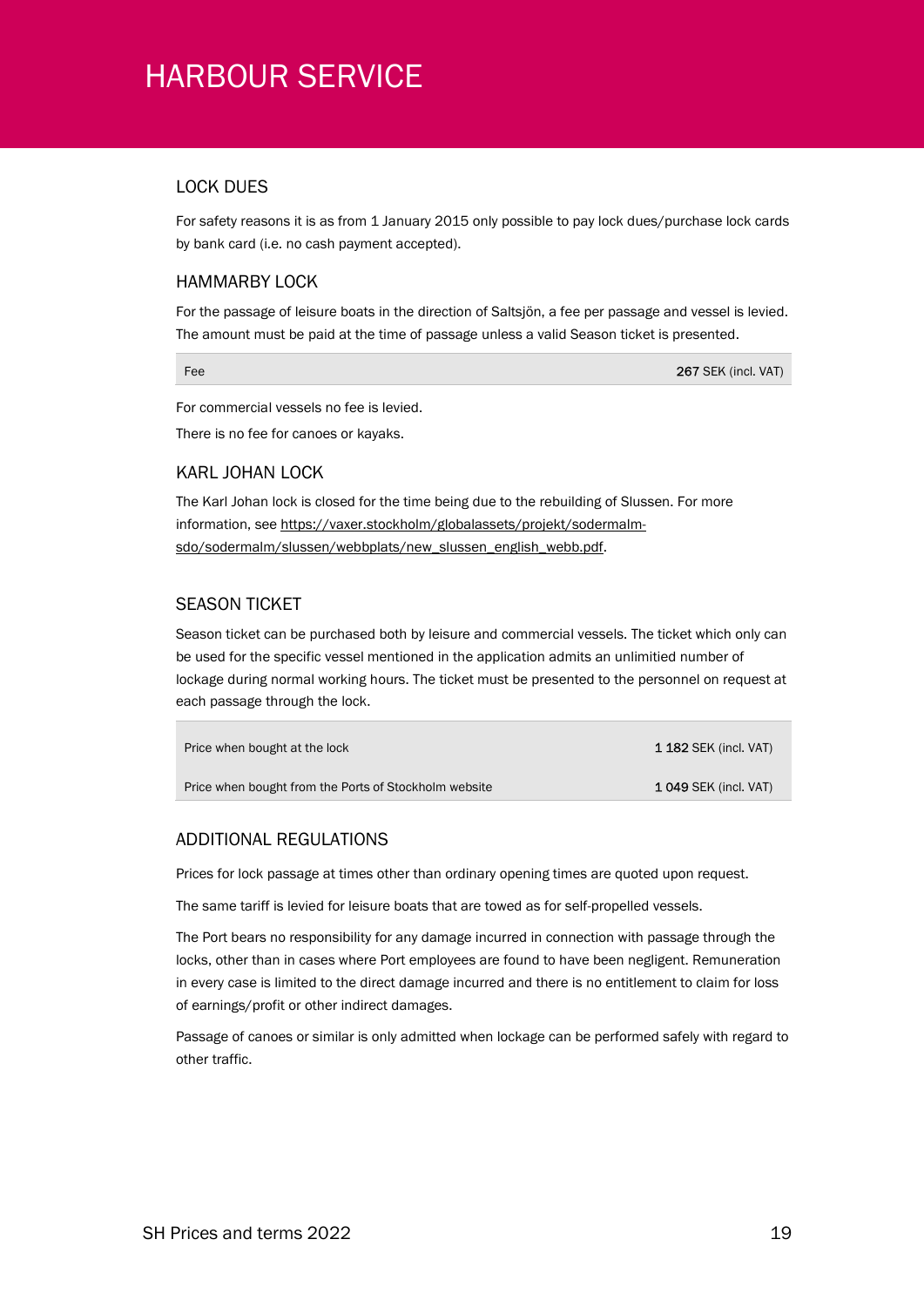#### DELIVERY OF FRESHWATER

The following tariffs apply for vessels that do not have a separate agreement with Ports of Stockholm. Delivery of fresh water is done according to two different principles. At a berth where the water is delivered from a fire hydrant with a water meter, the customer is charged as per delivered quantity. At berths where it is not possible to measure the quantity delivered, a special agreement can be made where a fixed charge per month will be debited instead. In addition, the customer also have to pay for the cost of a water meter.

| DELIVERY FROOM FIRE HYDRANT                                                                                                                  | <b>PRICE/UNIT</b>                          |
|----------------------------------------------------------------------------------------------------------------------------------------------|--------------------------------------------|
| Price per started m <sup>3</sup>                                                                                                             | $17,61$ SEK/ $m3$                          |
| Price per started m <sup>3</sup> after agreement                                                                                             | 14.13 SEK/ m <sup>3</sup>                  |
| Minimum charge per delivery                                                                                                                  | <b>1846 SEK</b>                            |
| Surcharge for delivery outside normal working hours, weekdays<br>16:00-07:00, weekends and holidays as well as for waitingtime<br>$> 30$ min | Charges as listed for the Service<br>Group |
|                                                                                                                                              |                                            |
| <b>RENT OF WATER METER</b>                                                                                                                   | <b>PRICE/UNIT</b>                          |
| small                                                                                                                                        | <b>15,92 SEK/day</b>                       |
| large                                                                                                                                        | 27,60 SEK/day                              |

The minimum charge also applies when ordered freshwater delivery is cancelled less than 24 hours before arrival.

| <b>PRICE/UNIT</b> |
|-------------------|
| 424 SEK/month     |
| 1 340 kr/month    |
| 572 kr/month      |
|                   |

#### TERMS AND CONDITIONS OF SUPPLY

The customer must follow the instructions provided by the Ports of Stockholm personnel with regard to the supply of water and must also provide the necessary assistance to receive the materials aboard the vessel and ashore. The customer must ensure that the vessel's water tanks have sufficient venting capacity in relation to the supply capacity and that the tanks and coupled tubing are in such condition that these will not result in damage to the equipment. The water hydrants may only be used for the customer's own vessel operations. The key to the water hydrant provided by Ports of Stockholm must be returned when the water supply delivery has been completed. Remuneration for a lost or damaged water hydrant key must be made by the customer in the form of payment of the equivalent cost of ordering and manufacturing a new replacement key. The customer is not allowed to use their own tools or keys to access a water hydrant and must only use the water hydrant with a water hydrant key supplied by Ports of Stockholm.

In each instance the customer must provide information about the volume of the supply in accordance with Ports of Stockholm's instructions. If there is leakage in the customer's facility or in other instance of unusual volume of supply a supplementary fee for the unusual volume of supply may be charged.

During connection, use or other instance the customer is not permitted to cause damage to the water hydrant or other property administered by Ports of Stockholm. Ports of Stockholm accepts no liability for damage incurred by the customer in connection with the supply of fresh water or other instance other than when a Ports of Stockholm employee has been guilty of negligence. Damage compensation in every case is limited to the direct damage only and there is no entitlement to compensation for loss of income or other indirect damage.

The customer is also bound by the corresponding liabilities and limitations that apply to the property owner in accordance with the Stockholm Vatten AB general provisions for use of communal water and drainage facilities in Stockholm and Huddinge (Allmänna bestämmelser för brukande av den allmänna vatten- och avloppsanläggningen (ABVA) i Stockholm och Huddinge).